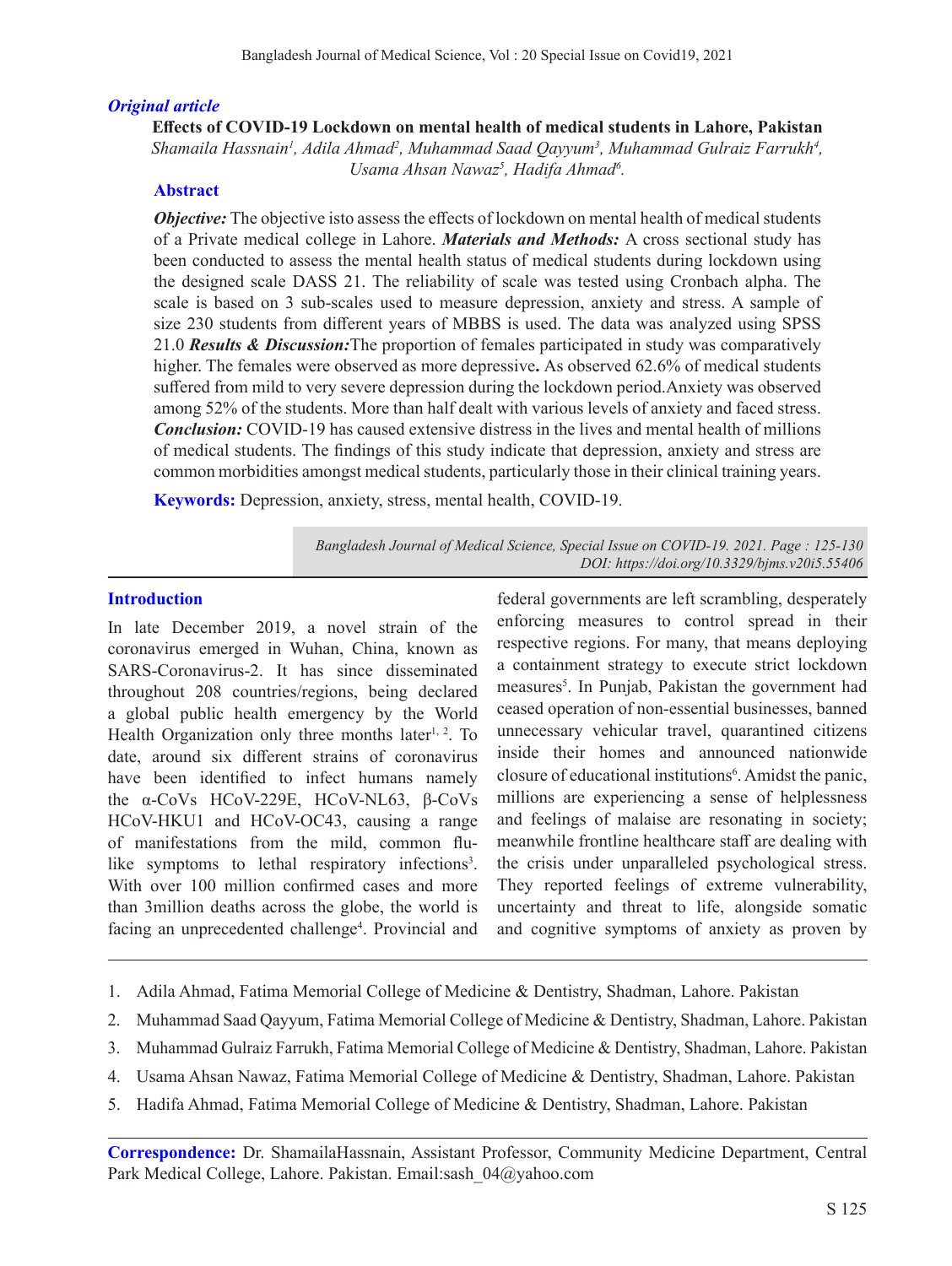numerous studies and research<sup>7</sup>. Witnessing the chaos, their juniors, undergraduate medical students**,**  faced/ are facing a wave of apprehension with regard to their role in the pandemic, academic future, and the looming yet inevitable return to hospitals.

In times of such uncertainty there has been a significant impact on the mental health of these students with stress, anxiety, depression, and fear on the rise<sup>8</sup>. Recent studies regarding medical undergraduate students suggest high levels of stress and depression is associated with poor academic performance, a measurable decline in cognitive skills, impaired judgment, as well as prognostic psychiatric disorders<sup>9,10</sup>. Furthermore, a recent survey has indicated that 24.9% of medical college students are suffering with mild to severe anxiety levels due to the pandemic<sup>11</sup>. Asfor the future of the healthcare workforce, this impedance may have detrimental effects on their professional outlook as well as clinical training, so these serious repercussions must not be undermined. It is crucial to evaluate the mental wellbeing of these undergraduate students to gain insight in this regard. This study aims to collect data and extrapolate the findings to report the current and potential impact of the COVID-19 outbreak on the medical students. It is hoped that the rectification of the above-mentioned issues will prove to be exceedingly beneficial for the future of the mental health of such students, and consequently the healthcare system, within Pakistan and globally.

#### **Methodology**

A cross-sectional study has been conducted to assess the mental health status of medical students at Fatima Memorial College of Medicine and Dentistry, Lahore, Pakistan during the lockdown. Structured questionnaire DASS 21 was used to assess the level of anxiety, stress and depression due to COVID-19 lockdown.

DASS 21 (based on 21 items) scale is a set of three report scales to observe depression, anxiety and stress. These three scales each based on 7 items. The score ranges from 0-3 for a particular item in Dass 21. The score then added for depression, anxiety and stress. Final score is multiplied by 2.

The data was collected using simple random sampling technique. Those students who were not willing to participate are excluded. A sample of size 230 students from different years of MBBS is used. The internal consistency of the scale was observed. Exploratory factor analysis was used to examine the factor structure of DASS-21. The data was analyzed using SPSS 21.0.

#### **Result**

The data was collected from 230 medical students. The mean age of the students (in years) was  $21.87 \pm$ 1.54. Most of the students participated in the study live in nuclear family. The proportion of female students was slightly higher as compared to male students.The incidence of depression was not the same across male and female students (Table 1).

| <b>DASS</b>       | Gender          |               |       |                | <b>Family Type</b> | <b>Family Members</b> |               |                 |                 |
|-------------------|-----------------|---------------|-------|----------------|--------------------|-----------------------|---------------|-----------------|-----------------|
|                   | Male            | Female        |       | <b>Nuclear</b> | <b>Extended</b>    | Sign.                 | $\leq$ 5      | >5              |                 |
| <b>Total</b>      | 100             | 130           | Sign. | 196            | 34                 |                       | 116           | 114             | Sign.           |
| <b>Depression</b> | 10.4<br>(8.72)  | 17.15(11.15)  | 0.000 | 14.46 (10.77)  | 12.08(10.57)       | 0.408                 | 15.88 (11.87) | 12.60<br>(9.13) | 0.070           |
| Anxiety           | (7.24(6.89))    | 11.08 (7.354) | 0.000 | 9.55(7.33)     | 8.59(7.79)         | 0.407                 | 9.51(7.68)    | 9.31(7.13)      | 0.900           |
| <b>Stress</b>     | 11.40<br>(8.65) | 16.37(8.63)   | 0.000 | 14.45(8.86)    | 12.82(9.55)        | 0.282                 | 15.30 (9.22)  | 13.14<br>(8.61) | $ 0.092\rangle$ |

**Table 1: Mean (SD) of DASS score and the incidence across various categories of demographics**

The internal consistency of each sub-scales of DASS-21 for the data was checked using Cronbach alpha. The consistency of depression sub-scale was 0.823, 0.765 of anxiety sub-scale and 0.85 of stress sub-scale. The overall reliability for the data was 0.923.

Factor structure of DASS-21 was examined using Exploratory factor Analysis (EFA). The significance level of Kaiser Mayer-Olkin (KMO) test and Bartlett's test of sphericity gives an indication to

continue factor analysis. Correlation was sufficient between the items. Three-factor EFA extracted those factors that explained reasonable proportion of total variance (Figure 1). For an item factor loading the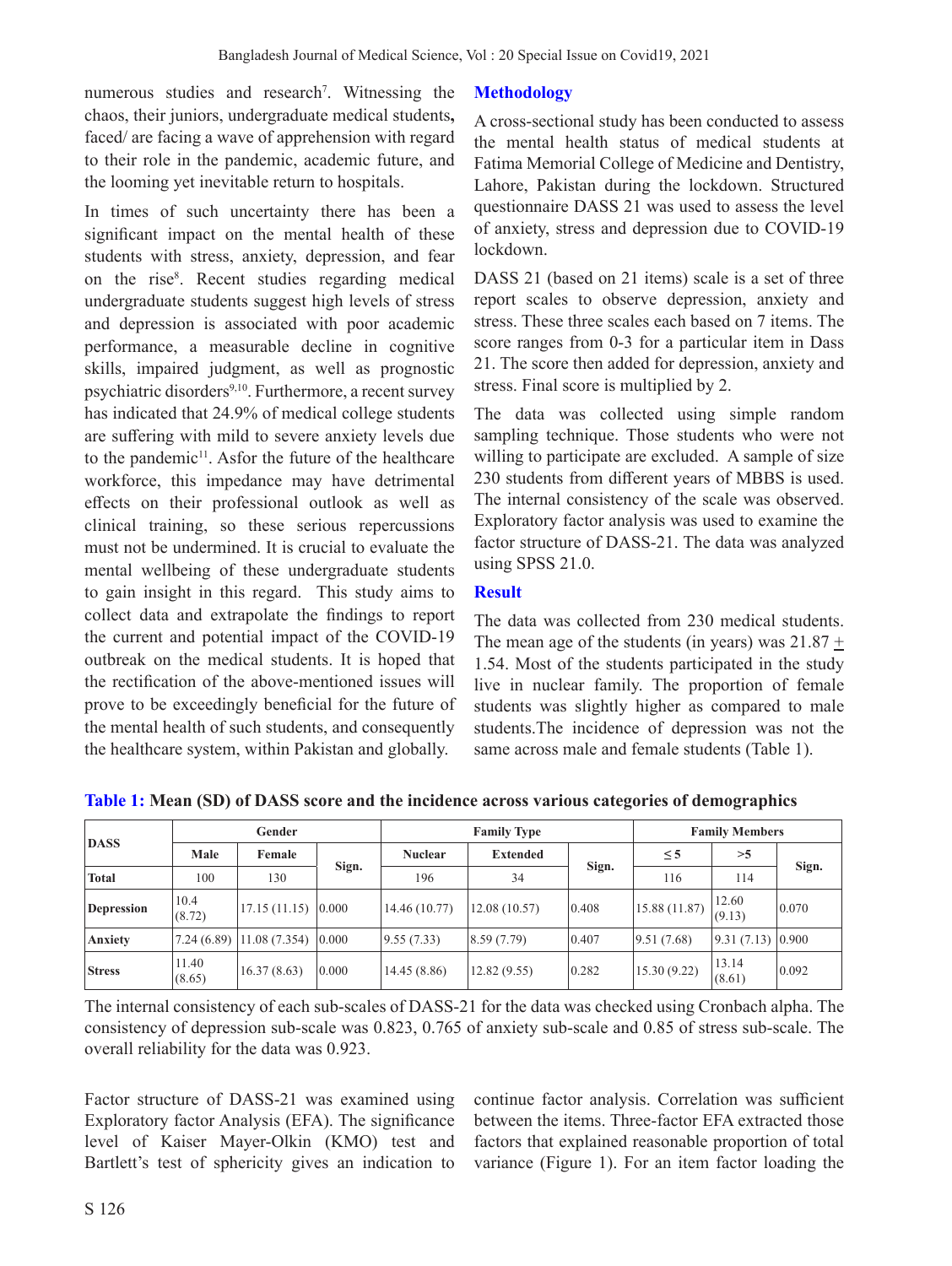| <b>Table 2:</b> Level of Severity of DASS 21 score |  |  |  |  |  |
|----------------------------------------------------|--|--|--|--|--|
|                                                    |  |  |  |  |  |

| Level        | <b>Depression</b> | Anxiety    | <b>Stress</b> |  |  |
|--------------|-------------------|------------|---------------|--|--|
|              | $n$ (%)           | $n$ (%)    | $n$ (%)       |  |  |
|              | Range             | Range      | Range         |  |  |
| Normal       | 86 (37.3%)        | 110(48%)   | 133 (58%)     |  |  |
|              | $(0-9)$           | $(0-7)$    | $(0-14)$      |  |  |
| Mild         | 36(16%)           | 12(5%)     | 21(9%)        |  |  |
|              | $(10-13)$         | $(8-9)$    | $(15-18)$     |  |  |
| Moderate     | 56 (24.3%)        | 47 (20%)   | 53 (23%)      |  |  |
|              | $(14-20)$         | $(10-14)$  | $(19-25)$     |  |  |
| Severe       | 21 (9%)           | 38 (17%)   | 17(7%)        |  |  |
|              | $(21-27)$         | $(15-19)$  | $(26-33)$     |  |  |
| Very severe  | $31(13.4\%)$      | 23 (10%)   | 6(3%)         |  |  |
|              | $28+$             | $20+$      | $34+$         |  |  |
| <b>Total</b> | 230 (100%)        | 230 (100%) | 230 (100%)    |  |  |

significance was set at 0.30.

Dass 21 must be multiplied by 2 for the final score. The recommended cut off for different conventional severity levels were given in Table 2 with the frequency and percentage of depression, anxiety and stress. As observed 62.6% of medical students suffered from mild to very severe depression during the lockdown period.Anxiety was observed among 52% of the students. Most of the students had different levels of severity of depression.

The prevalence of depression, anxiety and stress was not the same among male and female students. It was seen that female students were more depressive, anxious and stressed (Table 3). Depression was very severe among 20% of the female students. About 25% and 31.5% of the female students were moderately anxious and stressed.



**EFA for all items** 

EFA for each sub-scale

**Figure 1: 3- Factor EFA and Factor labelling**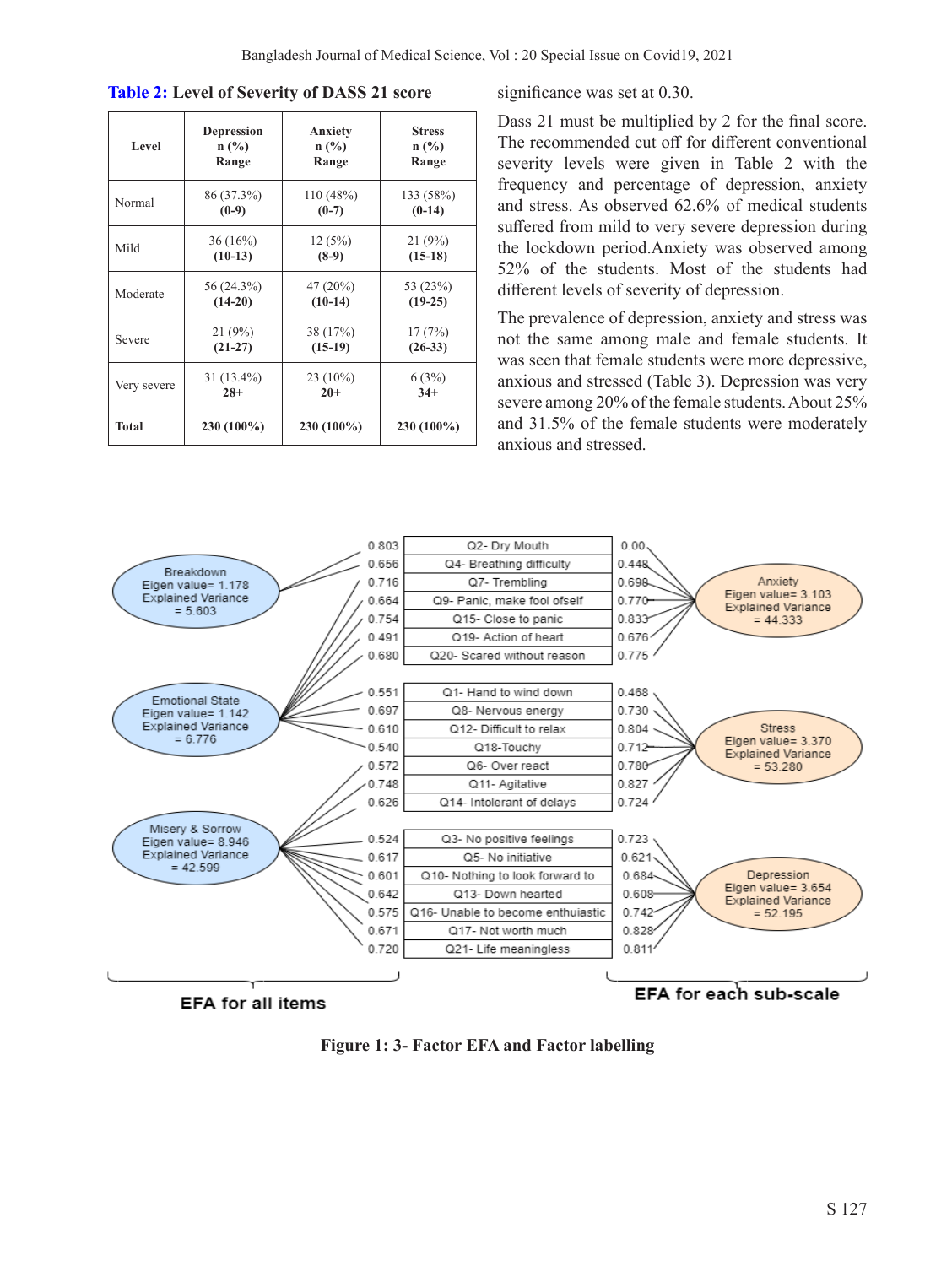| <b>Factors</b>      | <b>Categories</b> | <b>Depression</b> |            |         | Anxiety                |            |         | <b>Stress</b> |            |         |
|---------------------|-------------------|-------------------|------------|---------|------------------------|------------|---------|---------------|------------|---------|
|                     |                   | No                | <b>Yes</b> | p-value | $\mathbf{N}\mathbf{0}$ | <b>Yes</b> | p-value | No            | <b>Yes</b> | p-value |
| Gender              | Male              | 54                | 46         | 0.000   | 63                     | 37         | 0.000   | 72            | 28         | 0.000   |
|                     | Female            | 32                | 98         |         | 47                     | 83         |         | 61            | 69         |         |
| <b>Total</b>        |                   | 86                | 144        |         | 110                    | 120        |         | 133           | 97         |         |
| <b>MBBS</b><br>Year | 1 <sup>st</sup>   | 11                | 16         | 0.959   | 13                     | 14         | 0.681   | 20            | $\tau$     | 0.130   |
|                     | 2 <sup>nd</sup>   | 14                | 27         |         | 23                     | 18         |         | 26            | 15         |         |
|                     | 3 <sup>rd</sup>   | 11                | 15         |         | 13                     | 13         |         | 17            | 9          |         |
|                     | 4 <sup>th</sup>   | 35                | 59         |         | 40                     | 54         |         | 46            | 48         |         |
|                     | 5 <sup>th</sup>   | 15                | 27         |         | 21                     | 21         |         | 24            | 18         |         |
| <b>Total</b>        |                   | 86                | 144        |         | 110                    | 120        |         | 133           | 97         |         |
| <b>Family Type</b>  | Nuclear           | 71                | 125        | 0.493   | 90                     | 106        | 0.228   | 111           | 85         | 0.379   |
|                     | Extended          | 15                | 19         |         | 20                     | 14         |         | 22            | 12         |         |
| <b>Total</b>        |                   | 86                | 144        |         | 110                    | 120        |         | 133           | 97         |         |

**Table 3: Crosstab of Depression, Anxiety and Stress with various Factors**

## **Discussion**

It has been well established that medical students worldwide are particularly vulnerable to higher levels of psychological distress relative to the general population as well as university students of the same age group. Numerous studies conducted in various parts of the world highlight that the recent COVID-19 pandemic has further negatively impacted the mental health of this population. In Brazil, 46.17% of students demonstrated symptoms of moderate to severe levels of anxiety and depression $17$ . A recent study conducted in the US reported an alarming 44% of students to have faced depressive thoughts, as well as an increase in the percentage of suicidal thoughts<sup>18</sup>. Similarly, research in Turkey has found that medical undergraduates had higher scores according to the Perceived Stress Scale (PSS), indicating greater perceived and emotional stress<sup>19</sup>. The focal point of our study conducted at Fatima Memorial Hospital College of Medicine and Dentistry, is to shed light on this matter in Pakistan, as well as to compare the mental wellbeing of students in pre-clinical and clinical years in the medical field during this revolutionary yet bizarre era.

As observed medical students suffered from mild to very severe depression during the lockdown period. More than half dealt with various levels of anxiety and faced stress. A study conducted in Morocco perceived 49% stress among students due to imposed distancing in lockdown<sup>20</sup>. These percentages are consistent with similar studies and emphasize the need for medical institutions to accommodate students, by reducing course workload and academic pressure which will allow a smoother transition to online learning<sup>21</sup>.

The study witnessed that students of pre-clinical years comparatively experience significant levels of depression, anxiety and stress. However, altogether students of clinical yearsrevealed increased levels of all three ailments; depression, anxiety and stress. This is in accordance with a study done at Changzhi Medical College in China which suggested medical students in clinical years displayed the highest numbers in anxiety, attentional and depressive symptoms<sup>22</sup>. In the current study, amongst third year students that were transitioning from the preclinical to clinical setting, 57.7%, experienced signs of depression, the vast majority of which were moderate to severe. When fourth year students were surveyed it was observed that more than half were facing some form of anxiety and had increased levels of stress. Raised levels of anxiety and stress were also noted, with the primary number of participants suffering from a range of moderate to very severe levels. Overall, the students that were in their clinical years of training were found to have a higher DASS score than pre-clinical year students. Findings of another study conducted in Pakistan and Thailand reported a higher level of stress among students in their clinical years of training as opposed to preclinical year students.23,24 The increasing prevalence of depression, anxiety and stress amongst these students illuminates various concerns. Although further in this study, findings may be attributable to multiple factors such as hindrances in clinical year students attaining their desired specialty, and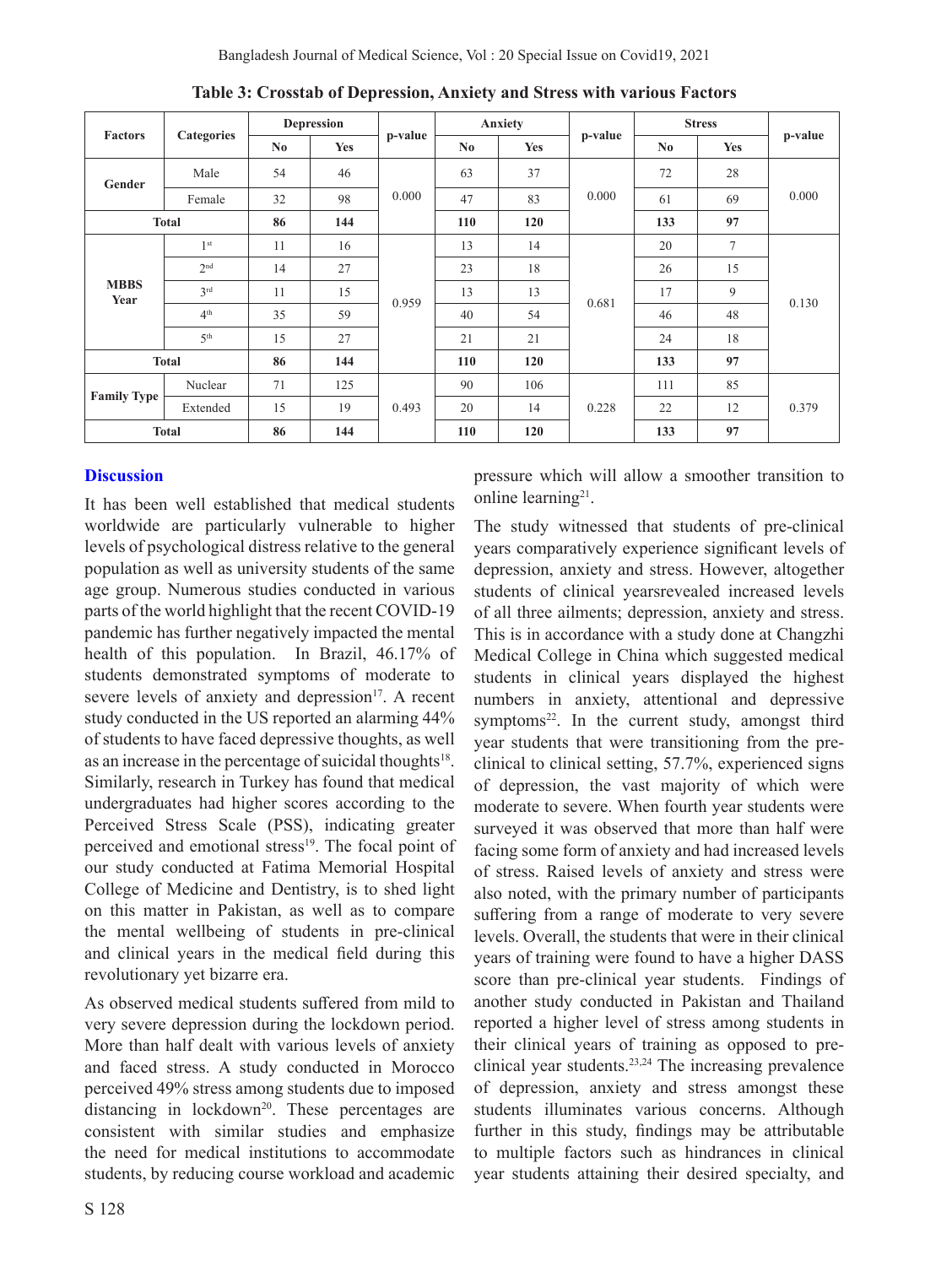difficulty in the transition phase from being a student to taking on the role of a physician.<sup>25, 26</sup> Other factors may include increased academic pressure and workload, financial concerns, high stress period of time, sleep deprivation along with the added burden of preparing for professional licensing exams.<sup>27</sup> The postponement of examinations, lack of training hours due to lockdown and isolation in quarantine during the COVID-19 time period have additionally played a role in increasing these psychological ailments. These experiences might evolve to include a broad range of mental health concerns, including distress reactions; insomnia, anger, extreme fear of illness even in those not exposed, change in eating habits, agitation and a sense of irritability<sup>28</sup>. Studies of recent medical school graduates also suggest that distress may negatively affect and on a personal level, distress can be devastating to the individual student by contributing to substance abuse, broken relationships, decline in physical health, poor selfcare (e.g., lack of exercise, poor diet),and even suicide<sup>29</sup>.

Contrarily, a study carried out at a public university in the United States recorded that almost half of the participants had lower stress levels related to academic pressure and class workload since the pandemic began which may be due, in part, to decisions taken by professors and the university to ease the students into distance learning by allowing them to choose a pass/fail option for each course instead of a regular letter grade<sup>18</sup>. The large differences in results of both studies highlights the importance of changes that must be made in medical institutions to facilitate students amidst this global pandemic.

It is imperative that medical institutions identify high risk individuals, such as those in their clinical years of training, and provide proper guidance and counselling as well as a nurturing environment for the betterment of these pupils. An Epidemiological Study conducted in Morocco mentioned that Seloncesrésultats, Containment was one of the most effective methods of reducing the increased risk of infection<sup>30</sup>. Both the government and health care agencies are responsible for protecting the psychological well-being of health care communities all over the world and ensuring a healthy work environment, they must invest resources to promote the mental health welfare of the future doctors of our generation $31$ .

# **CONCLUSION**

COVID-19 has caused widespread distress in the lives and consequently mental health of millions of medical students. The findings of this study indicate that depression and anxiety are common morbidities amongst medical students, particularly those in their clinical training years. Academic programs must restructure their curricula and provide support to vulnerable students via targeted psychological interventions. It has now become essential that policy makers spread awareness via campaigns to minimize long term implications and deterioration of mental health of these medical students.

## **Source of funding:** None

**Conflict of interest:** None to declare

**Ethical clearance:** IRB was taken from FMH Institutional & Ethical review board

# **Authors' contribution**

| S.No | <b>Authors</b>           | <b>Contribution</b>                                                                                       |  |  |  |  |
|------|--------------------------|-----------------------------------------------------------------------------------------------------------|--|--|--|--|
| 1.   | Dr. Shamaila Hassnain    | Idea owner of this study, Writing<br>submitting manuscript,<br>and<br>Editing and approval of final draft |  |  |  |  |
| 2.   | Adila Ahmed              | Data gathering, Discussion writing                                                                        |  |  |  |  |
| 3.   | Muhammad Saad Qayyum     | Data gathering, Results scoring<br>analysis                                                               |  |  |  |  |
| 4.   | Muhammad Gulraiz Farrukh | Data gathering, Results analysis                                                                          |  |  |  |  |
| 5.   | Usama Ahsan Nawaz        | Data gathering                                                                                            |  |  |  |  |
| 6.   | Hadifa Ahmad             | Data gathering                                                                                            |  |  |  |  |